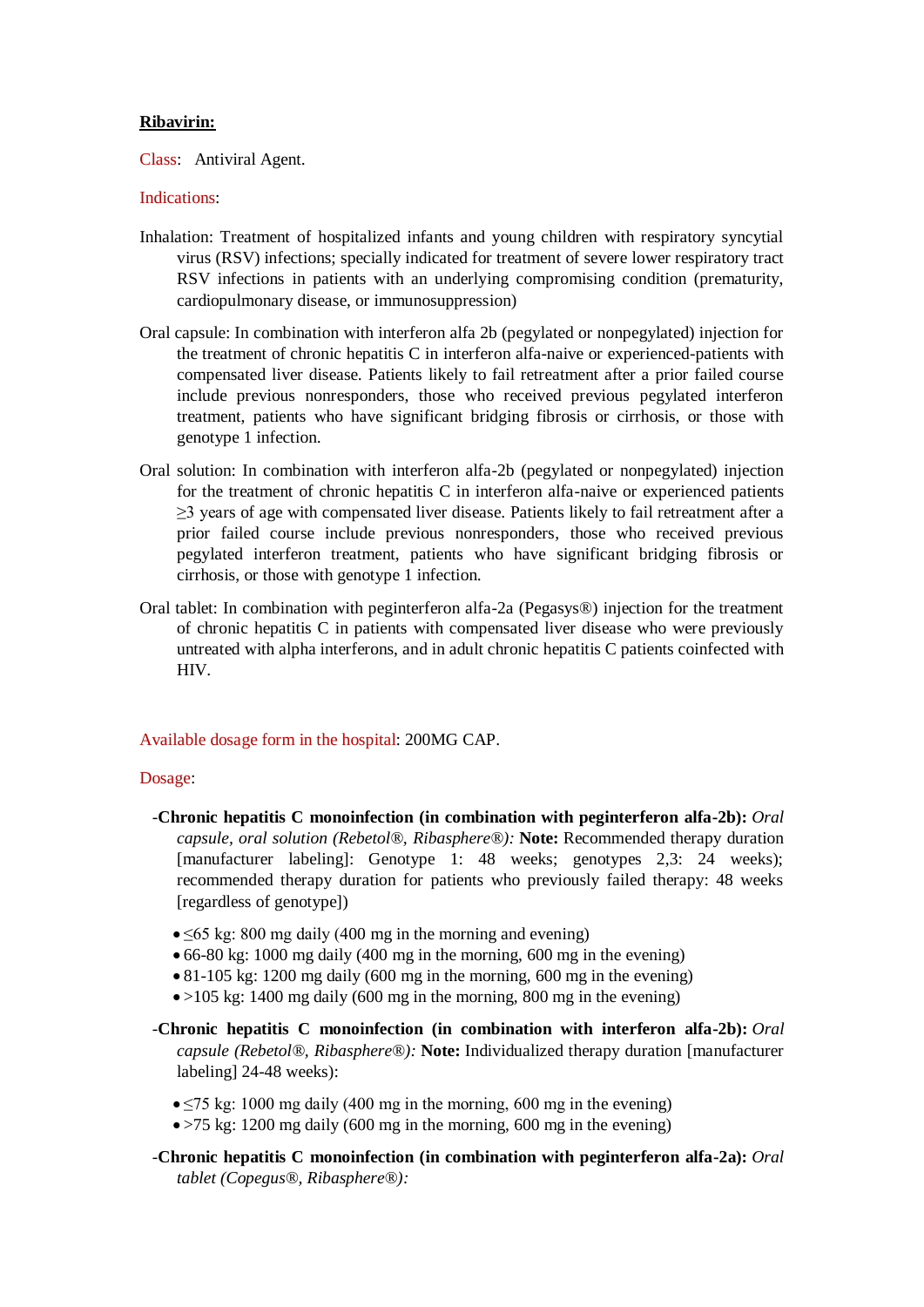-Genotype 1,4:

- <75 kg: 1000 mg daily in 2 divided doses for 48 weeks
- $\bullet \ge 75$  kg: 1200 mg daily in 2 divided doses for 48 weeks

-Genotype 2,3: 800 mg daily in 2 divided doses for 24 weeks

- -**Chronic hepatitis C coinfection with HIV (in combination with peginterferon alfa-2a):** *Oral tablet (Copegus®, Ribasphere®):* 800 mg daily in 2 divided doses for 48 weeks (regardless of genotype)
	- *- Alternative recommendation: American Association for the Study of Liver Diseases (AASLD) guidelines:* Adults with chronic hepatitis C infection (Ghany, 2009): Treatment of choice: Ribavirin plus peginterferon; clinical condition and ability of patient to tolerate therapy should be evaluated to determine length and/or likely benefit of therapy. Recommended treatment duration (AASLD guidelines): Genotypes 1,4: 48 weeks; Genotypes 2,3: 24 weeks; Coinfection with HIV: 48 weeks.
- -**RSV infection in hematopoietic cell or heart/lung transplant recipients (unlabeled use):** *Aerosol inhalation:* 2000 mg (over 2 hours) every 8 hours (Boeckh, 2007; Liu, 2010)
	- **Note:** Heart/lung transplant recipients also received IVIG, methylprednisolone and palivizumab. Dosage and protocol may be institution specific. (Boeckh, 2007; Chemaly, 2006; Liu, 2010).

## **Renal Impairment:**

## **CHC infection:** Oral:

-Rebetol® capsules/solution, Ribasphere® capsules: Adults:

 $-Cl_{cr} \geq 50$  mL/minute: No dosage adjustments are recommended.

 $-Cl_{cr}$  <50 mL/minute: Use is contraindicated.

-Ribasphere® tablets: Adults:

 $-Cl_{cr} \geq 50$  mL/minute: No dosage adjustments are recommended.

 $-Cl_{cr}$  <50 mL/minute: Use is not recommended.

-Copegus® tablets: Adults:

 $-Cl_{cr}$  >50 mL/minute: No dosage adjustments are recommended.

 $-Cl_{cr}$  30-50 mL/minute: Alternate 200 mg and 400 mg every other day.

 $-Cl_{cr}$  <30 mL/minute: 200 mg once daily.

-ESRD requiring hemodialysis: 200 mg once daily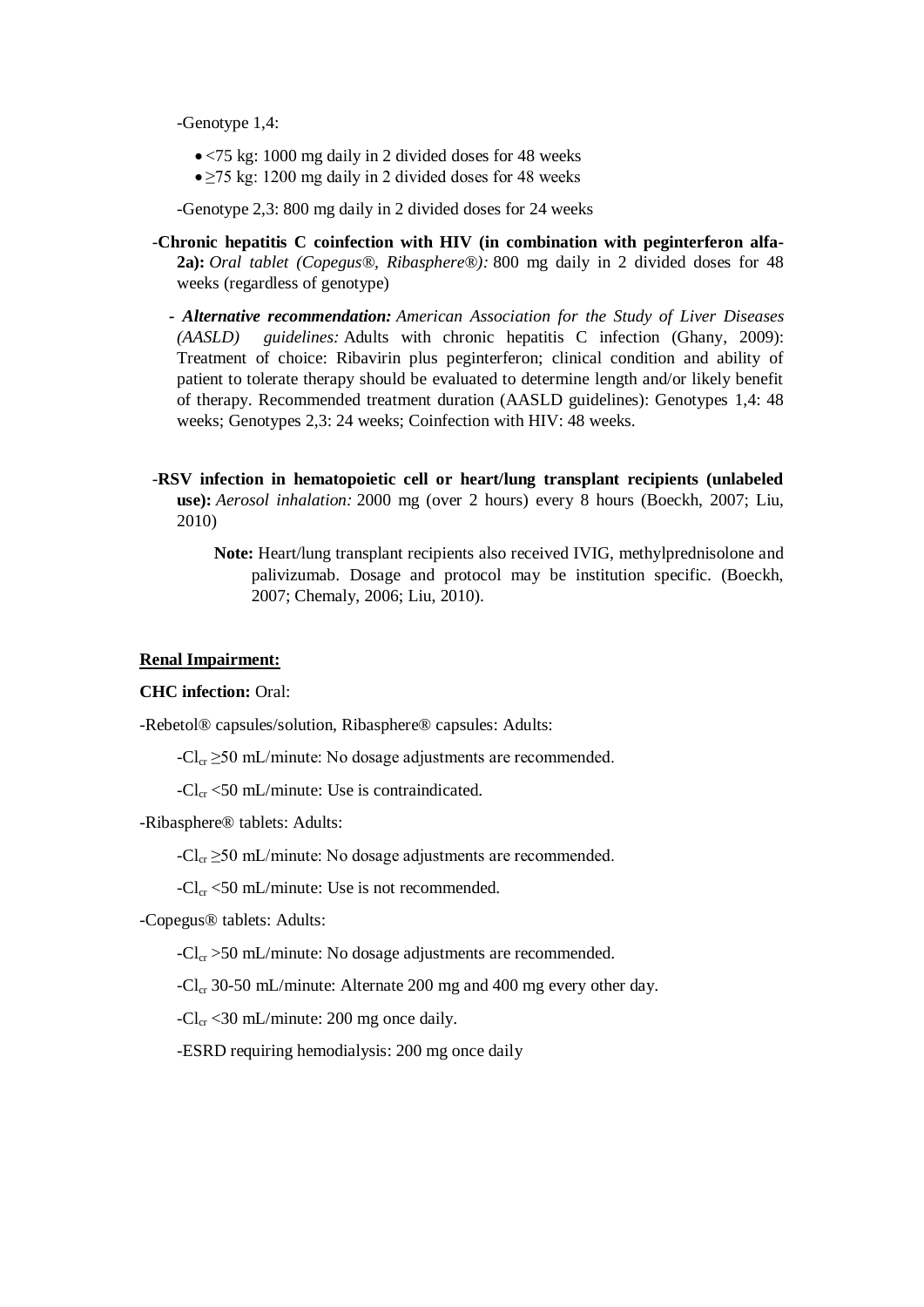#### **Adjustment for Toxicity:**

## -Patient **without** cardiac history:

-Hemoglobin <10 g/dL:

-Oral capsules, oral solution:

-First reduction: ≤105 kg: Decrease by 200 mg daily; >105 kg: Decrease by 400 mg daily

-Second reduction: Decrease by an additional 200 mg daily (not weight-based)

- -Oral tablets: Decrease dose to 600 mg daily (200 mg in the morning, 400 mg in the evening)
- -Hemoglobin <8.5 g/dL: Children and Adults: Oral capsules, solution, tablets: Permanently discontinue treatment.
- -WBC <1000 mm<sup>3</sup>, neutrophils <500 mm<sup>3</sup>: Children and Adults: Oral capsules, solution: Permanently discontinue treatment.
- -Platelets  $\langle 50 \times 10^9 \rangle$ L: Children: Oral capsules, solution: Permanently discontinue treatment.
- -Platelets  $\langle 25 \times 10^9 \rangle$ L: Adults: Oral capsules, solution: Permanently discontinue treatment.
- -Creatinine (serum) >2 mg/dL: Children: Oral capsules, solution: Permanently discontinue treatment.

#### -Patient **with** cardiac history:

-Hemoglobin has decreased >2 g/dL during any 4-week period of treatment: Adults:

-Oral capsules, solution: Decrease dose by 200 mg daily

-Oral tablets: 600 mg (200 mg in the morning, 400 mg in the evening)

- -Hemoglobin <12 g/dL after 4 weeks of reduced dose: Children and Adults: Oral capsules, solution, tablets: Permanently discontinue treatment.
- -Hemoglobin <8.5 g/dL: Children and Adults: Oral capsules, solution, tablets: Permanently discontinue treatment.
- -WBC <1000 mm<sup>3</sup>, neutrophils <500 mm<sup>3</sup>: Children and Adults: Oral capsules, solution: Permanently discontinue treatment.
- -Platelets  $\langle 50 \times 10^9 \rangle$ . Children: Oral capsules, solution: Permanently discontinue treatment.
- -Platelets  $\langle 25 \times 10^9 \rangle$ L: Adults: Oral capsules, solution: Permanently discontinue treatment.
- -Creatinine (serum) >2 mg/dL at any time during therapy: Children: Oral capsules, solution: Permanently discontinue treatment.